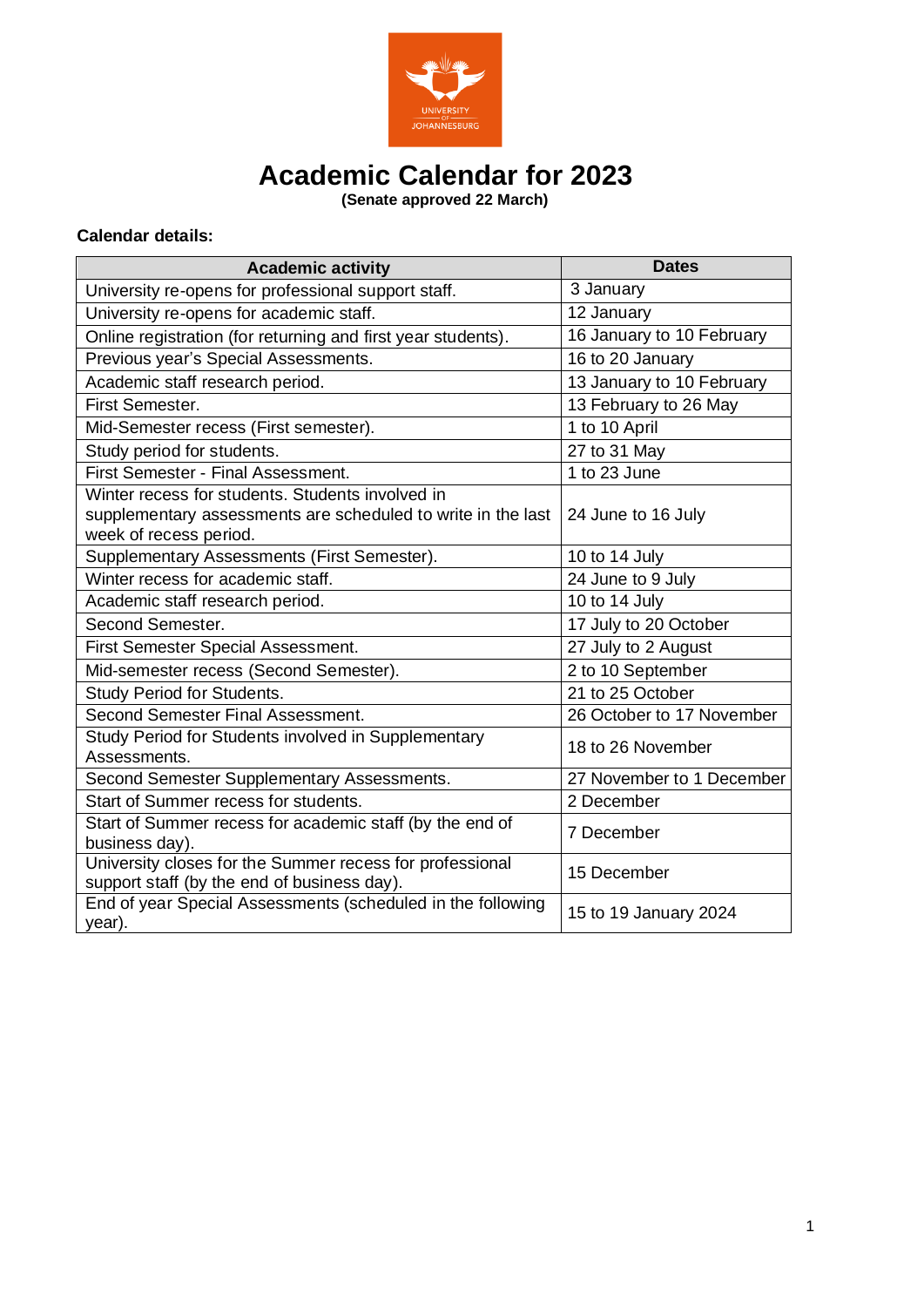#### **Important Notes for 2023:**

| University re-opens for support employees                                                            | 3 January                                                                                            |
|------------------------------------------------------------------------------------------------------|------------------------------------------------------------------------------------------------------|
| University re-opens for academic<br>employees                                                        | 12 January                                                                                           |
| Academic classes start for returning and<br>first-year students                                      | 13 February                                                                                          |
| Lecturing Timetable Switches                                                                         | To be confirmed by the<br><b>University Timetable</b><br>Committee, once the<br>calendar is approved |
| <b>University Holidays</b>                                                                           | 20 March and 28 April                                                                                |
| Start of December Holiday for academic<br>employees (by the end of business day)                     | 7 December                                                                                           |
| University closes for the December<br>Holidays for support employees (by the<br>end of business day) | 15 December                                                                                          |

## **Public and University Holidays in 2023:**

| New Year's Day                             | 1 January    |
|--------------------------------------------|--------------|
| New Year Holiday due to public holiday on  | 2 January    |
| Sunday                                     |              |
| <b>University Holiday</b>                  | 20 March     |
| Human Rights Day                           | 21 March     |
| Good Friday                                | 07 April     |
| <b>Family Day</b>                          | 10 April     |
| Freedom Day                                | 27 April     |
| <b>University Holiday</b>                  | 28 April     |
| <b>Workers' Day</b>                        | 1 May        |
| Youth Day                                  | 16 June      |
| National Women's Day                       | 9 August     |
| <b>Heritage Day</b>                        | 24 September |
| Heritage Day Holiday due to public holiday | 25 September |
| on Sunday                                  |              |
| Day of Reconciliation                      | 16 December  |
| Christmas Day                              | 25 December  |
| Day of Goodwill                            | 26 December  |